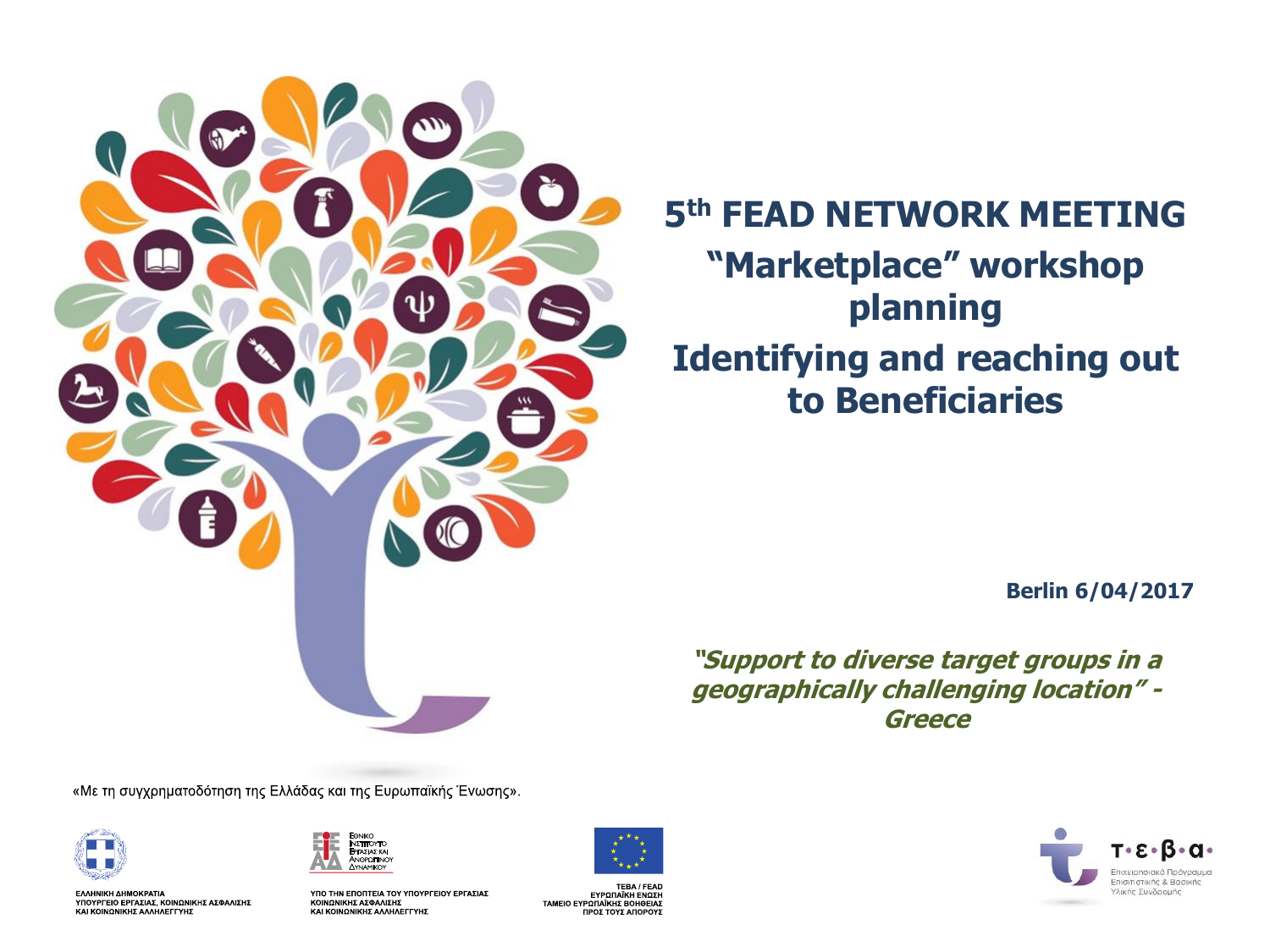### Reaching out to end-recipients

In order to reach out to the potential end recipients in Greece, we've taken into consideration two characteristics:

- The geographical particularity of Greece of having many islands and many remote and mountainous areas were people are scattered and
- The number of people who participated in the previous national program of the humanitarian crisis and we wanted to continue helping them.

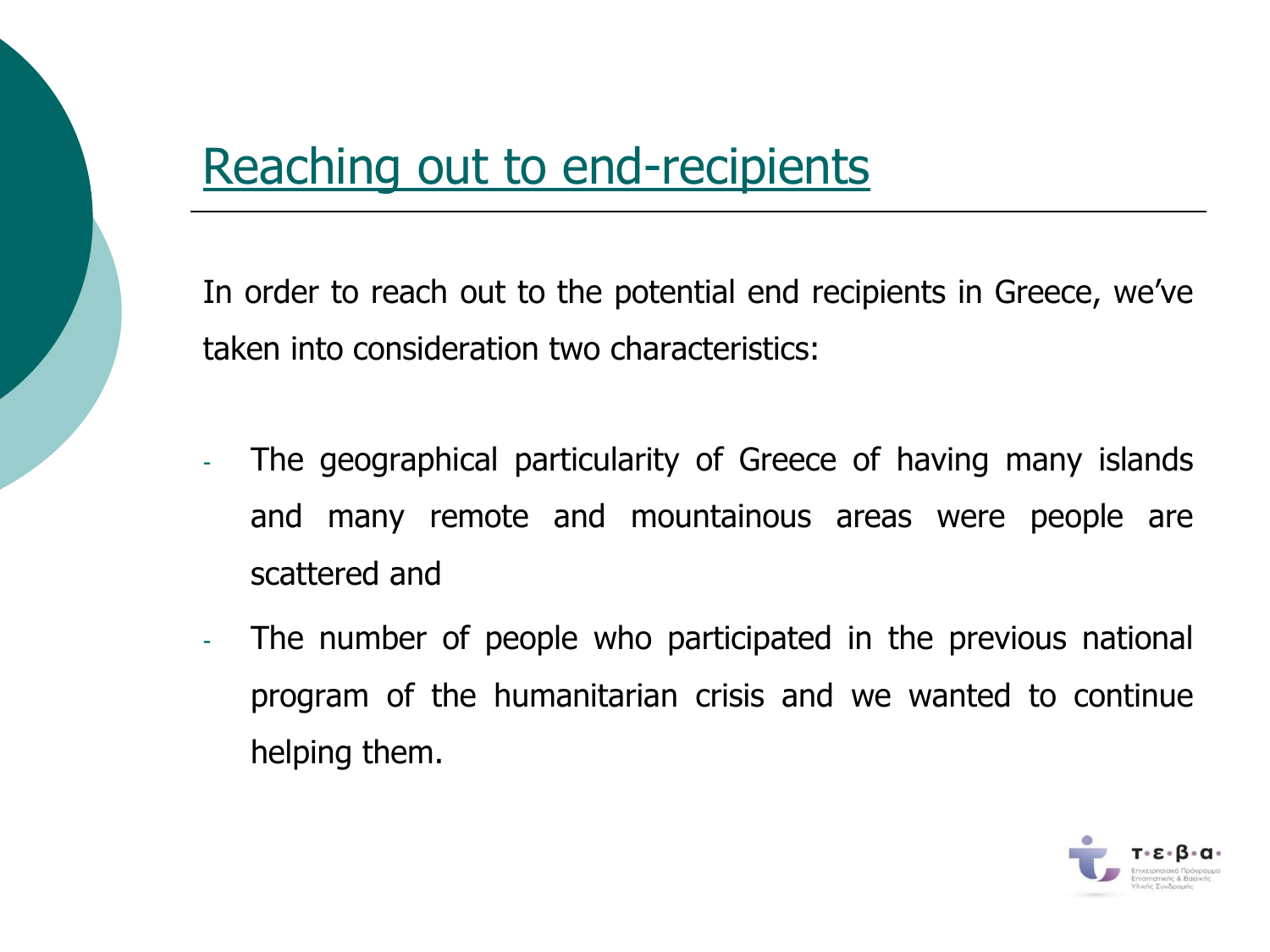# The key question to answer is: to whom it is addressed, how and what tools will be used.

#### **TO WHOM**

In order to avoid discrimination and to ensure the participation of all individuals who are at risk of poverty, we planned the following:

- The Ministry of Labor, Social Security and Social Solidarity, published a Ministerial decision specifying the criteria to select potential end recipients which was income and assets data.
- Meetings were held with the Head of Prefectures and Municipalities all over Greece to ensure their active involvement in the program as well as their support to create effective and functional partnerships so as to inform the end recipients for the program and to support them in applying for it

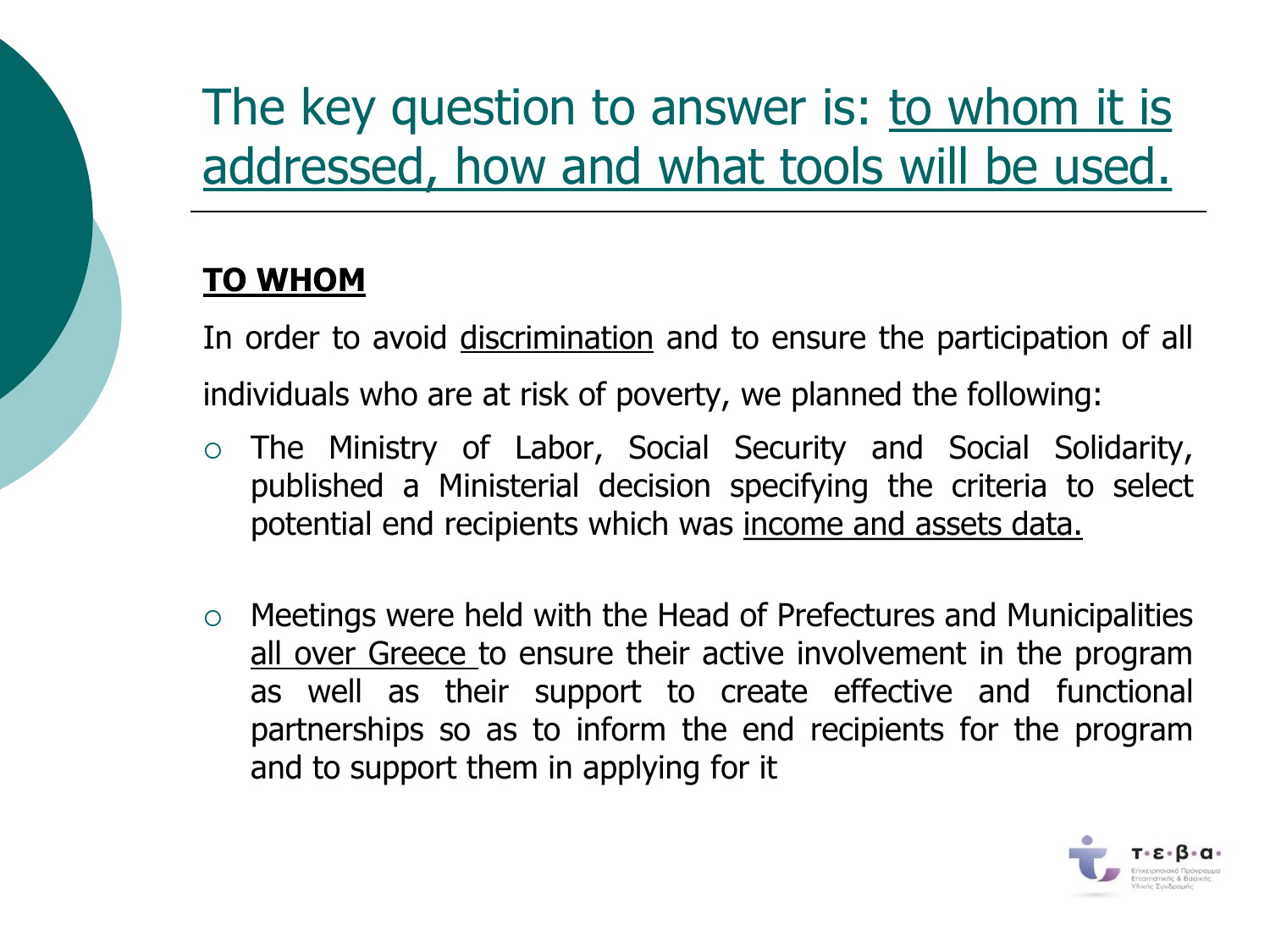We've created a digital platform where all the potential endrecipients could submit their application online. After the completion of the application period for the program (a period of about one month), the Ministry of Finance run a cross check regarding the economic data declared by the end recipients so as to finalize the number who have the criteria to join the program.

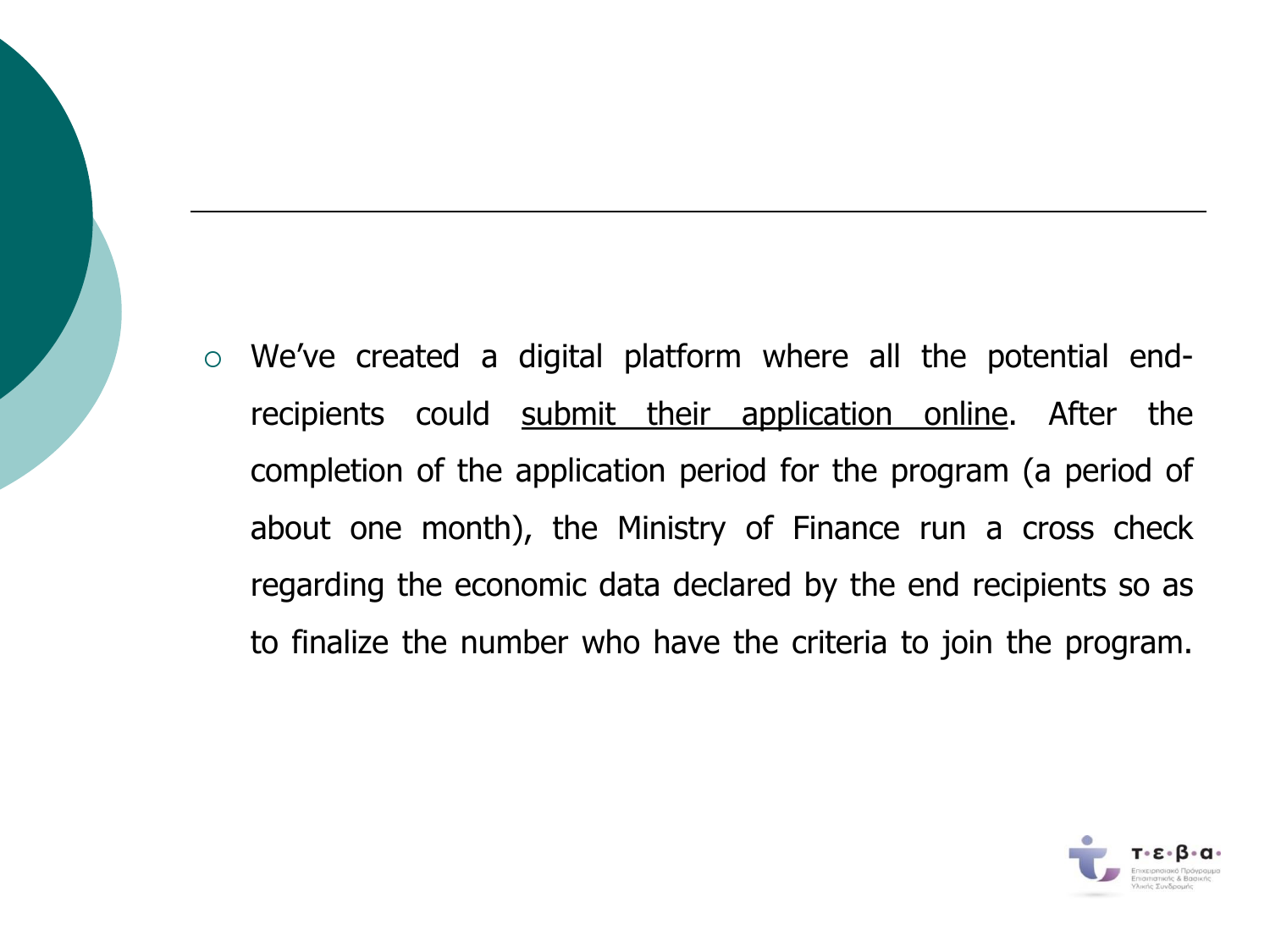#### **HOW**

 $\circ$  In each and every municipality and local community were created hot spots where trained employees helped the individuals, without knowledge or access to internet, in order to submit their application online

At the end of this process each Partner Organization, obtained an inventory list with the exact number of end recipients that had registered in each region. Therefore every Partner Organization knew the name, country of origin, familial status (household), communication data, having the possibility to elaborate it, so as to plan their distributions and adequate accompanying measures according to the profile of their end-recipients (final list of end recipients per P.O. and statistics i.e. charts)

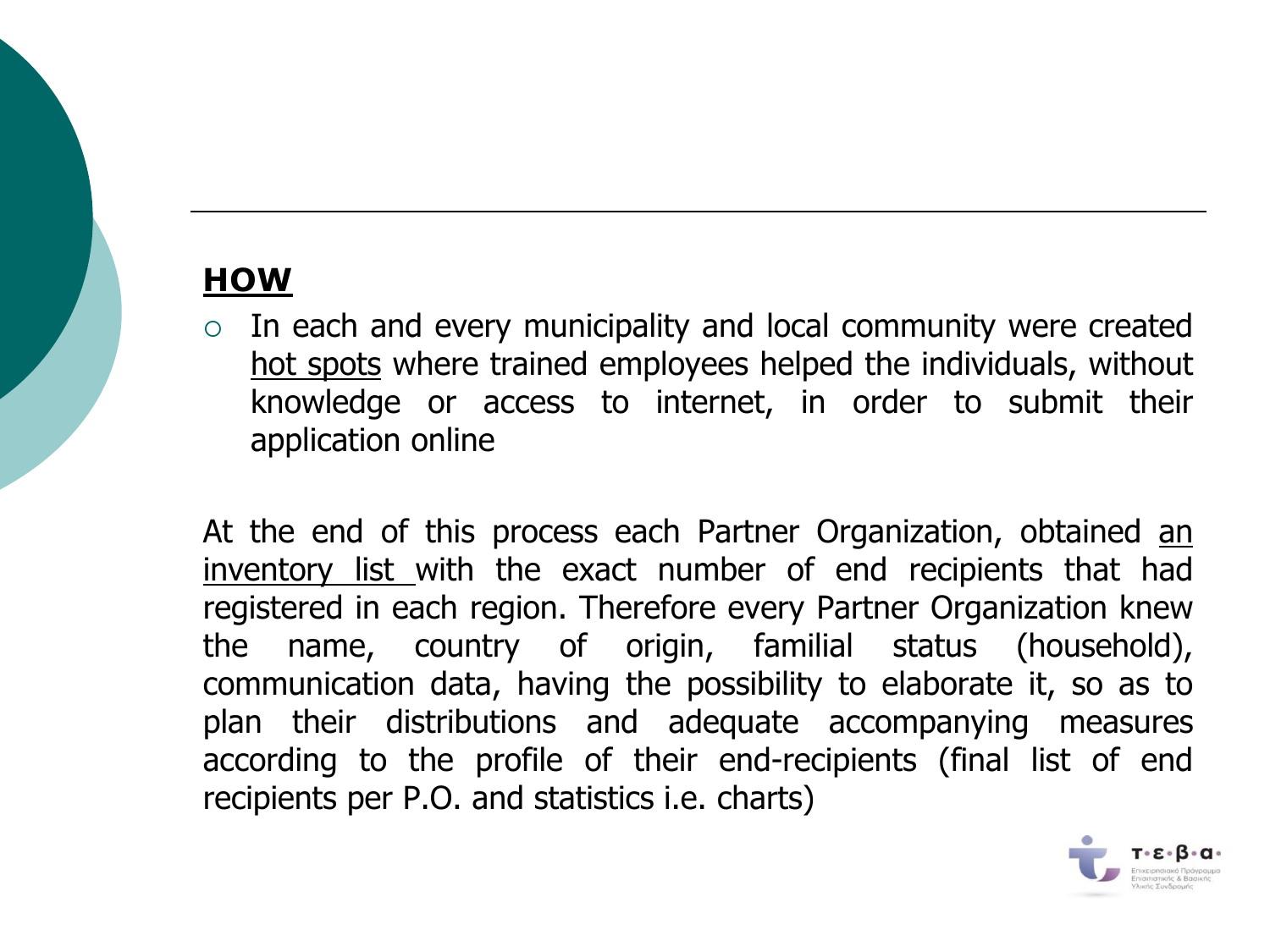#### **WHAT TOOLS**

To inform all the potential end recipients in order to join the program we used information material as:

- Poster, posted in every municipality and local community of the country
- Brochures, with information about the program and participation conditions distributed everywhere
- Press releases by Partners Organizations
- Publicity through announcements in local radios

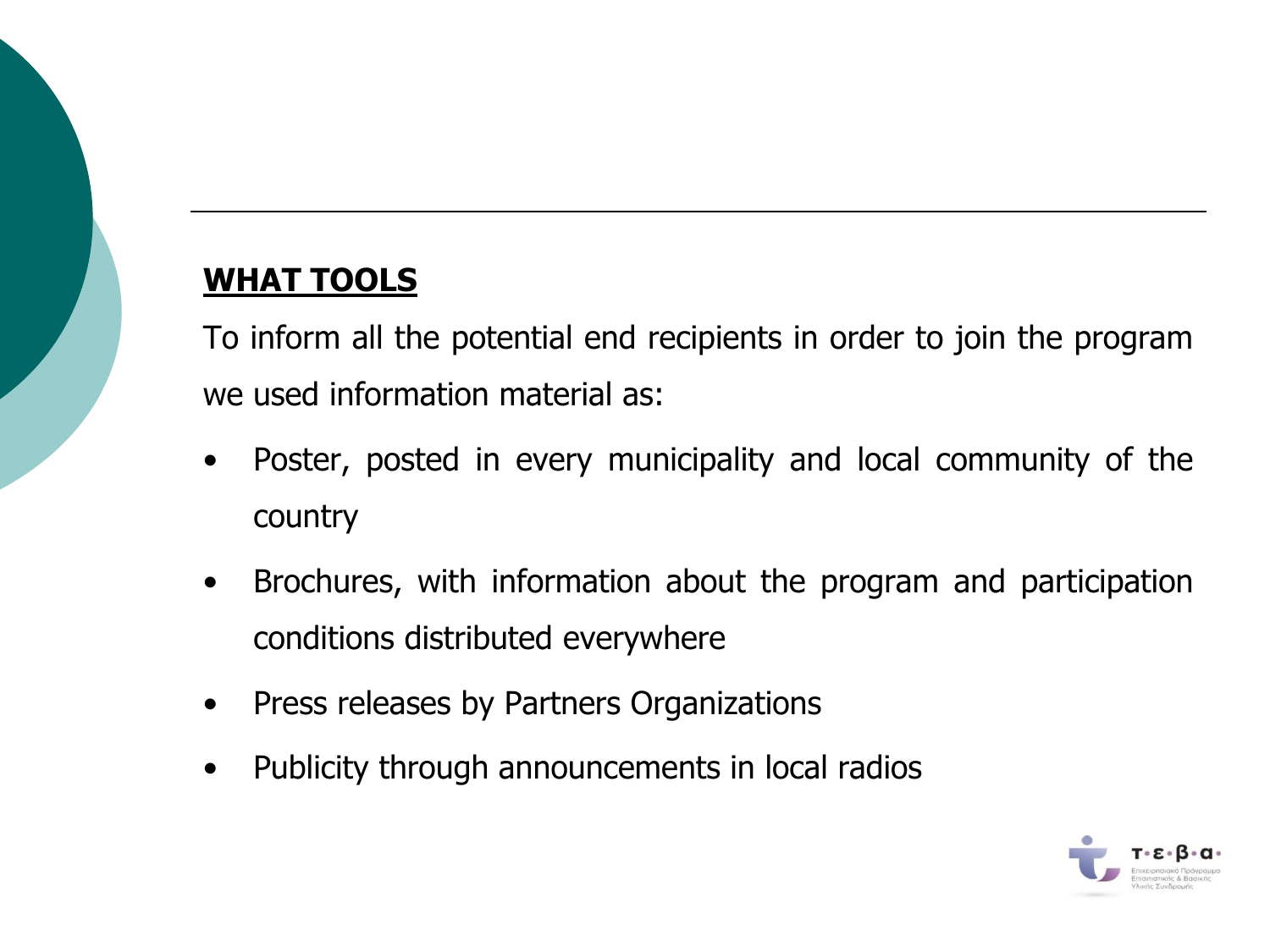### Problems we face today: abstinence

The main problem during the distribution of food and basic material aid was the absence of people from the distribution points. According to the P.Os this fact was due to, either because a significant amount of people considered the aid to be economical (card), as the humanitarian crisis program was or due to the profile of a percentage of end recipients, which are economic immigrants and they stay in Greece only during specific months (e.g. summer time).

In order to surpass this problem we plan to connect the Operation Programme of FEAD with the Guaranteed Minimum Income (G.M.I.) so as the end recipients will be provided with economical and material aid, as an integrated approach to the most deprived persons.

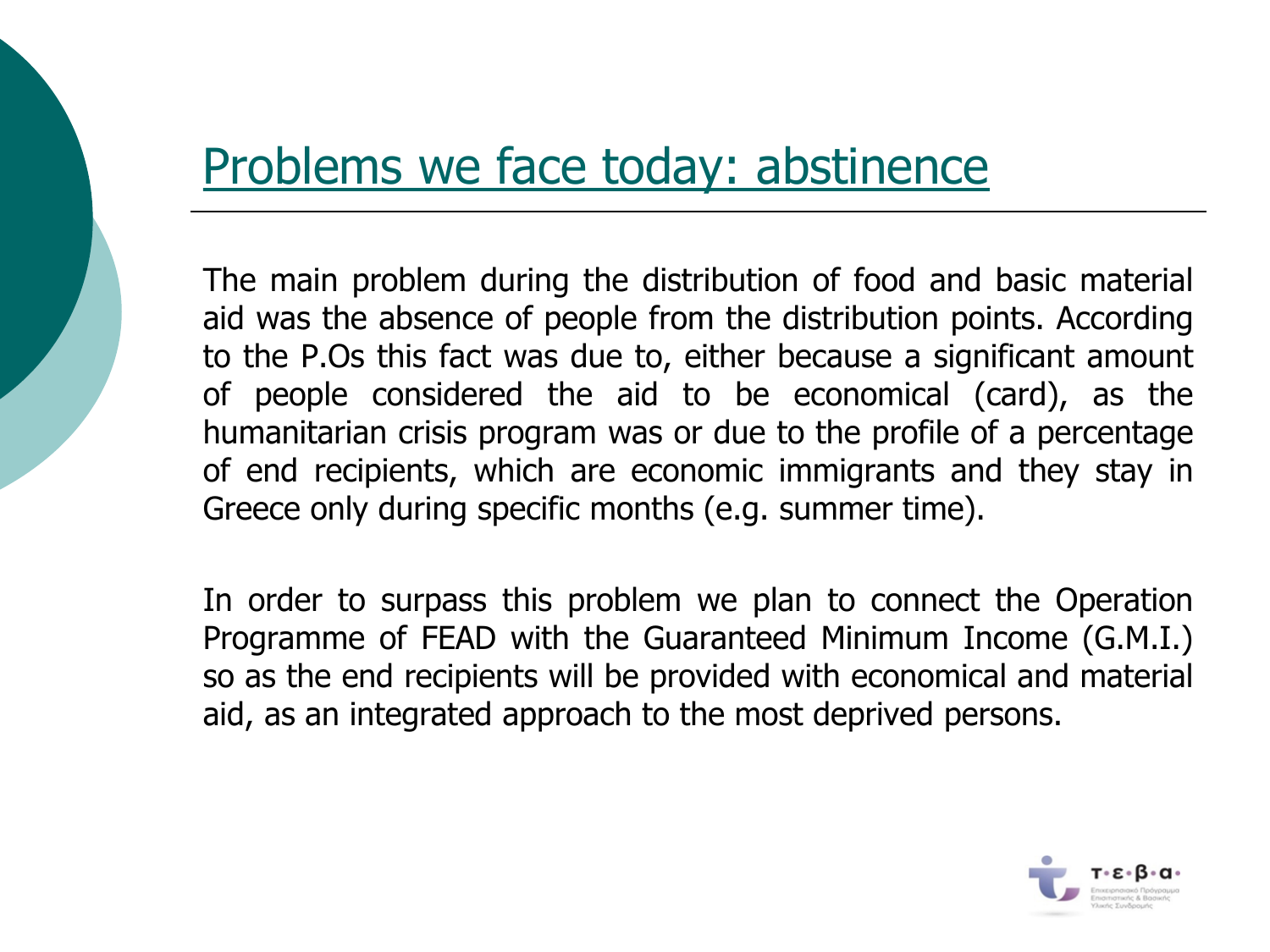### Chart - summary



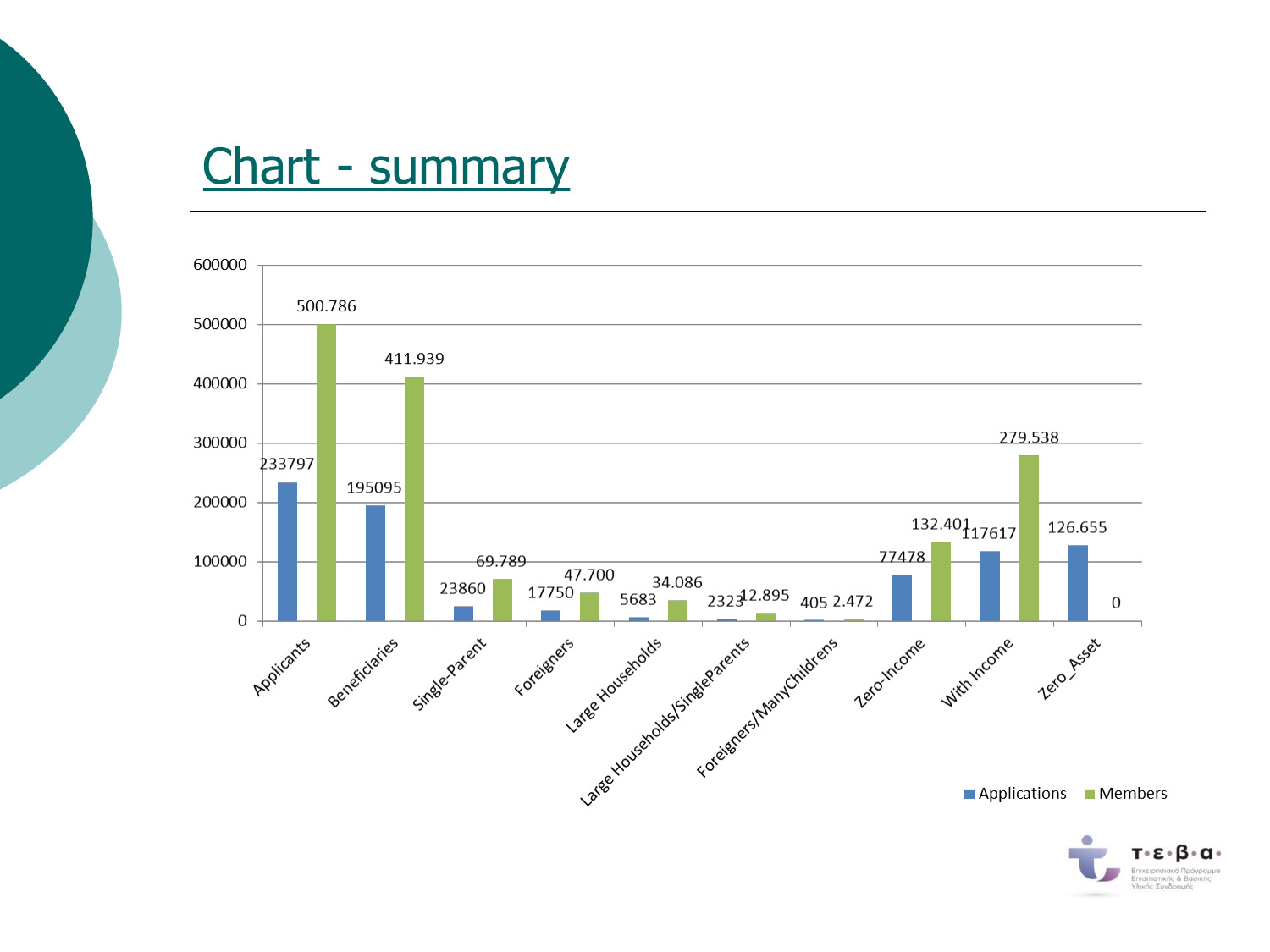## *Yor Rate / Sum of Applicants*



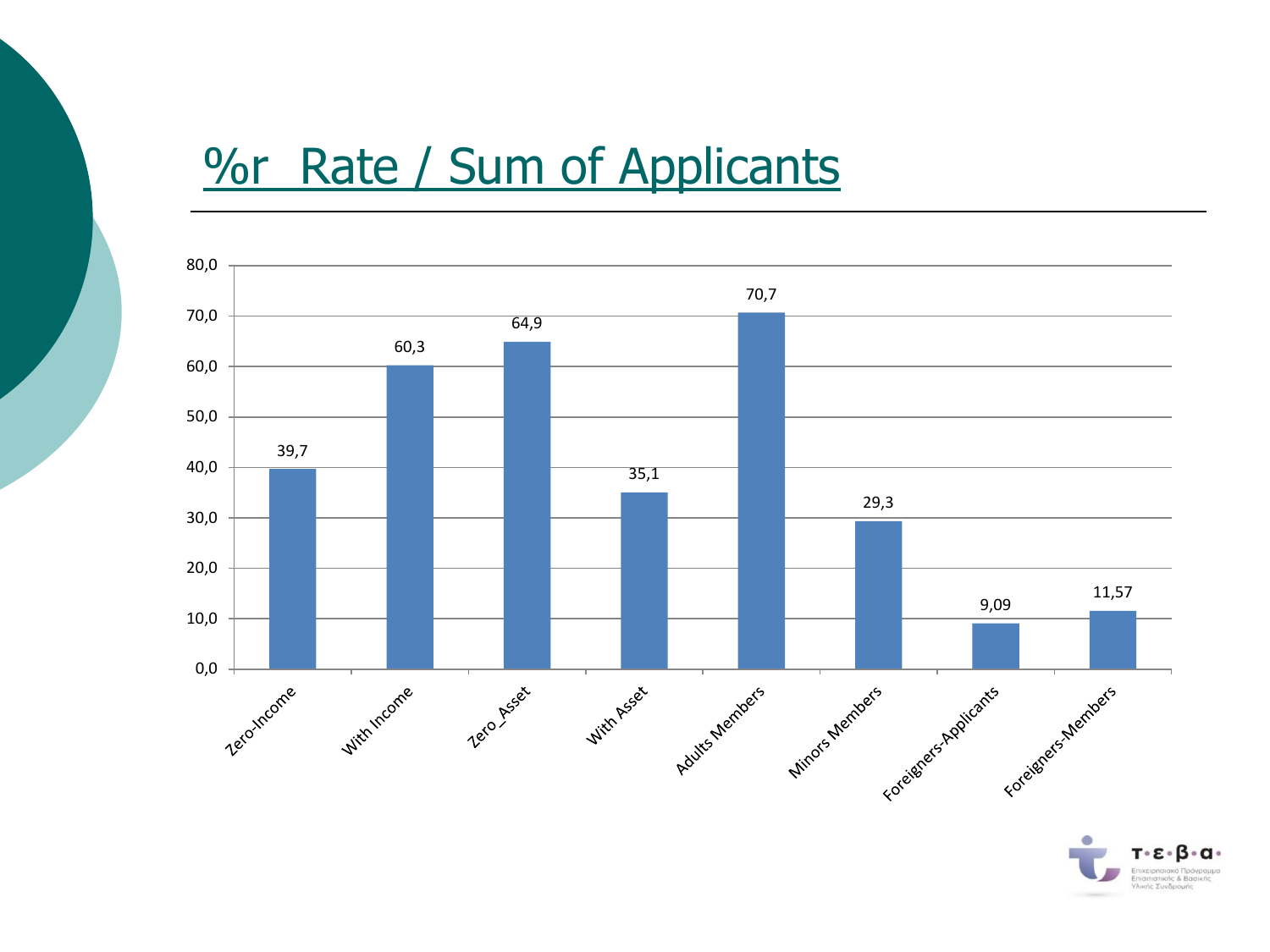

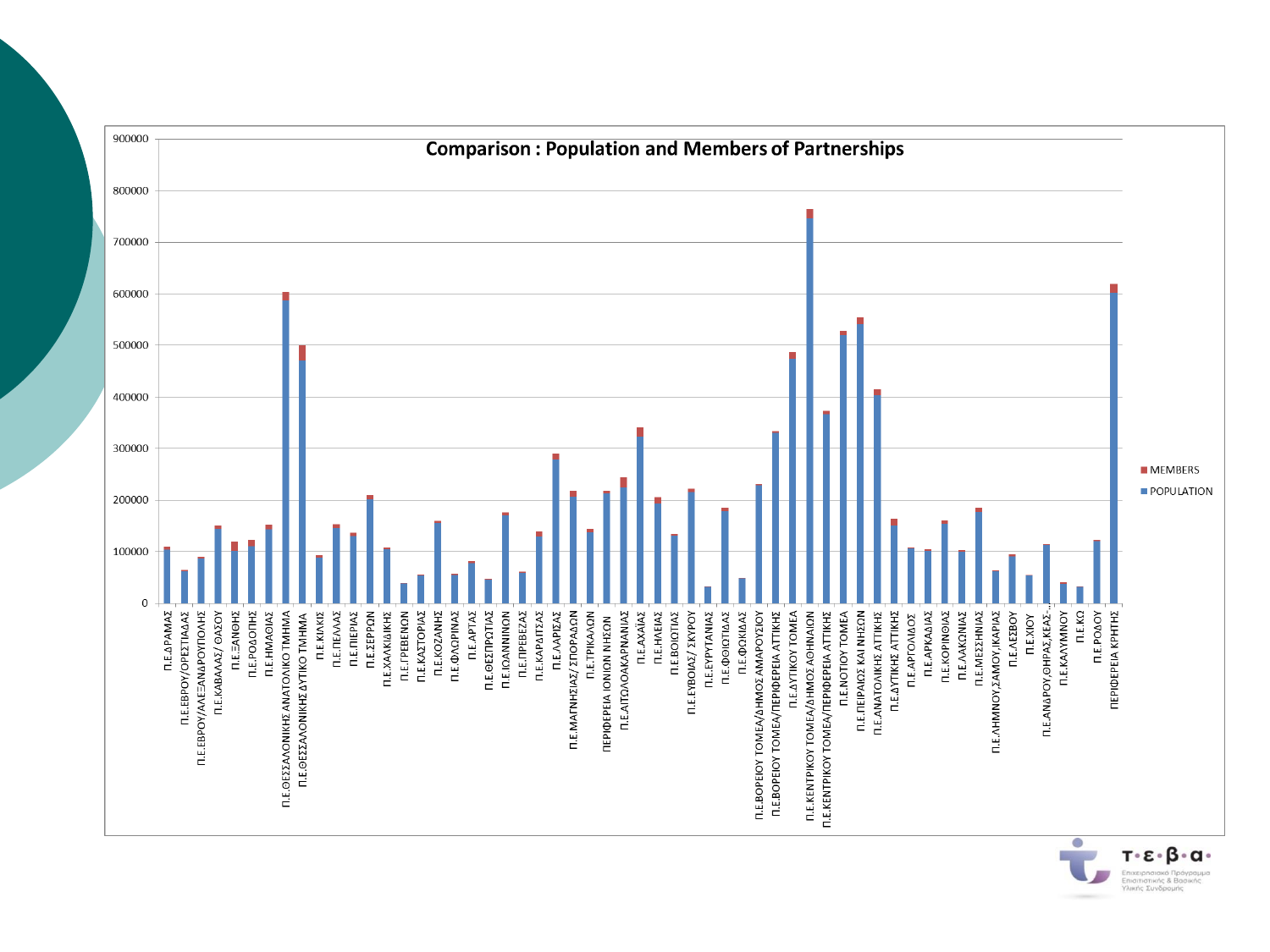

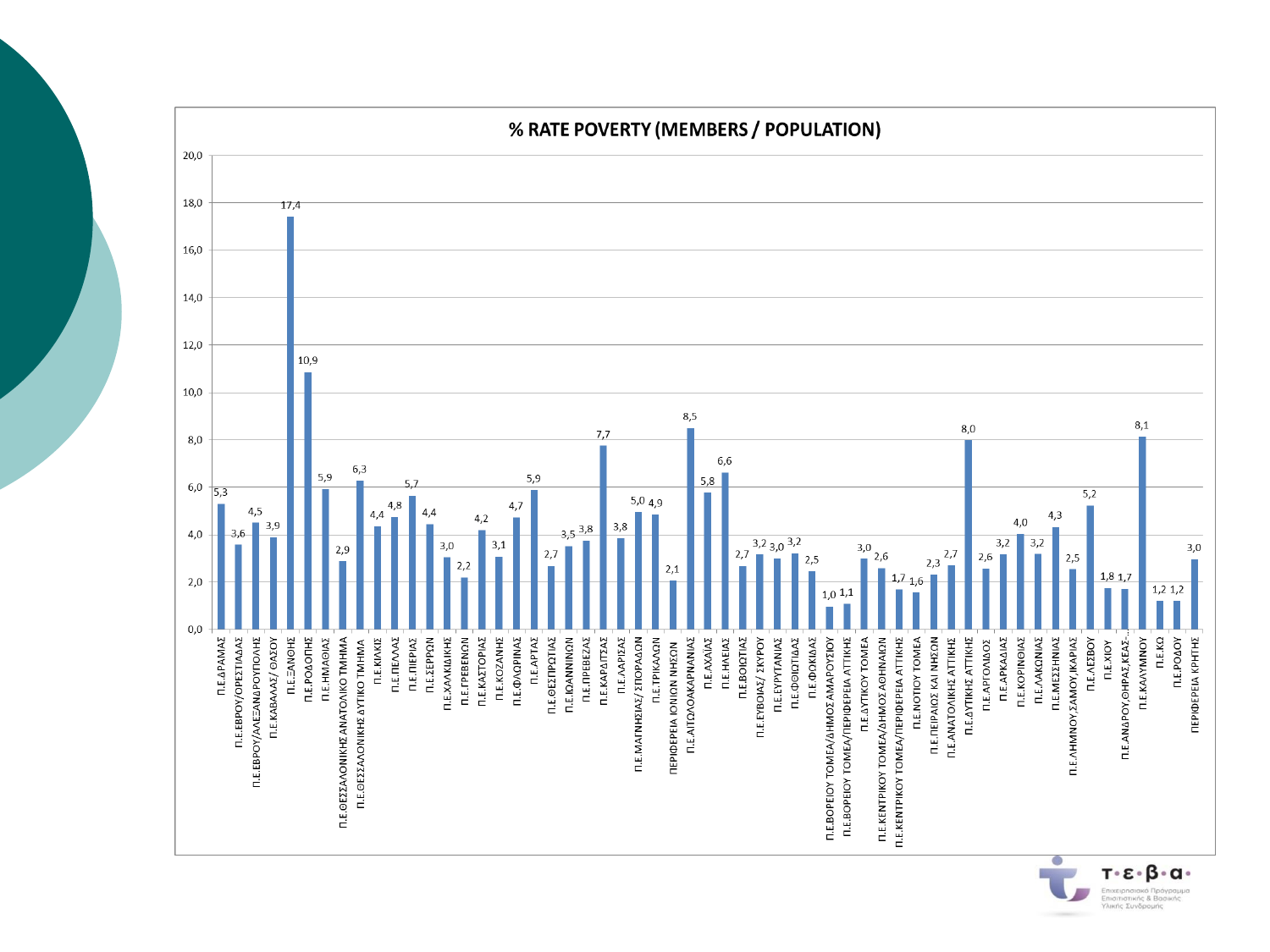

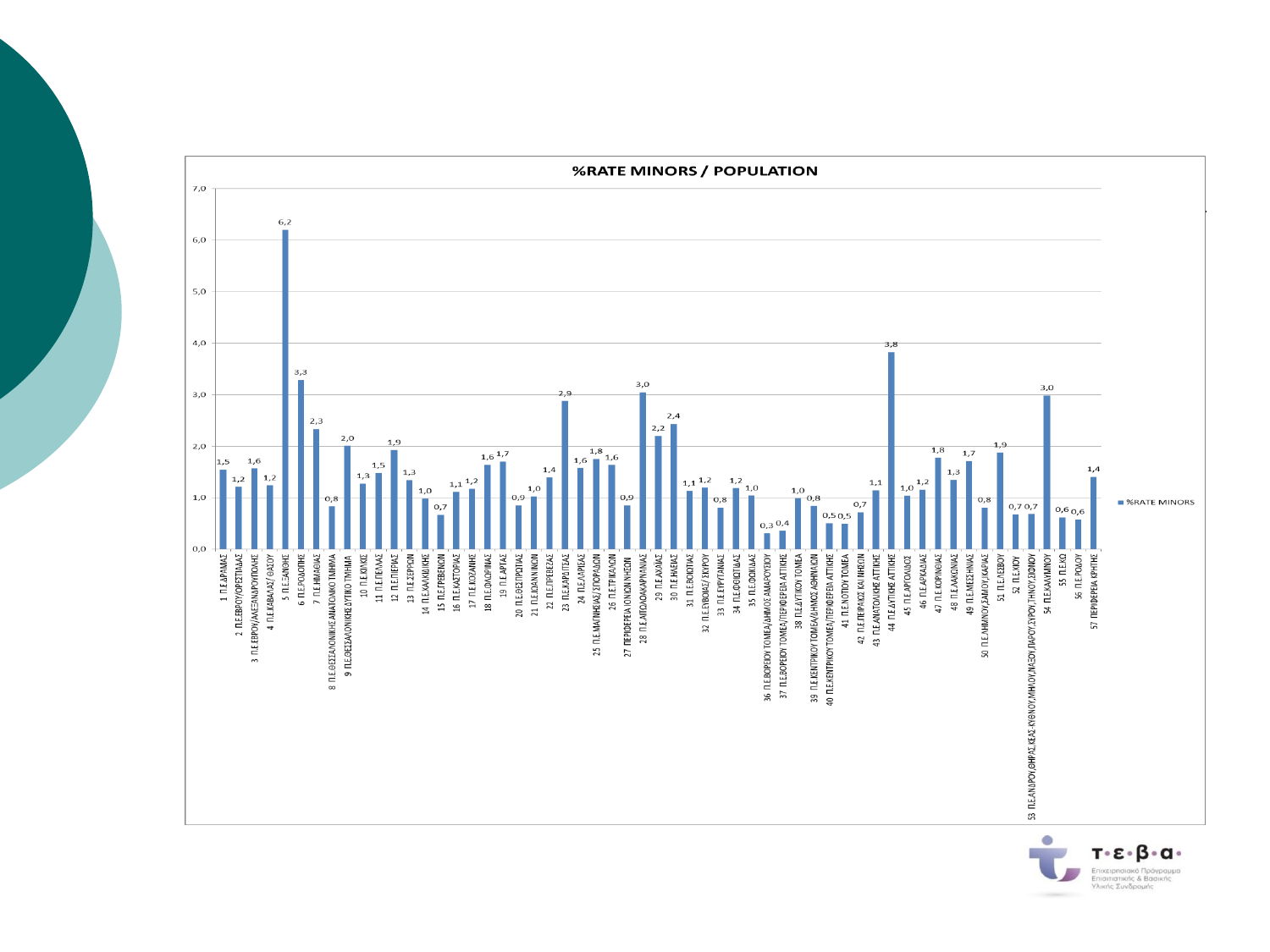

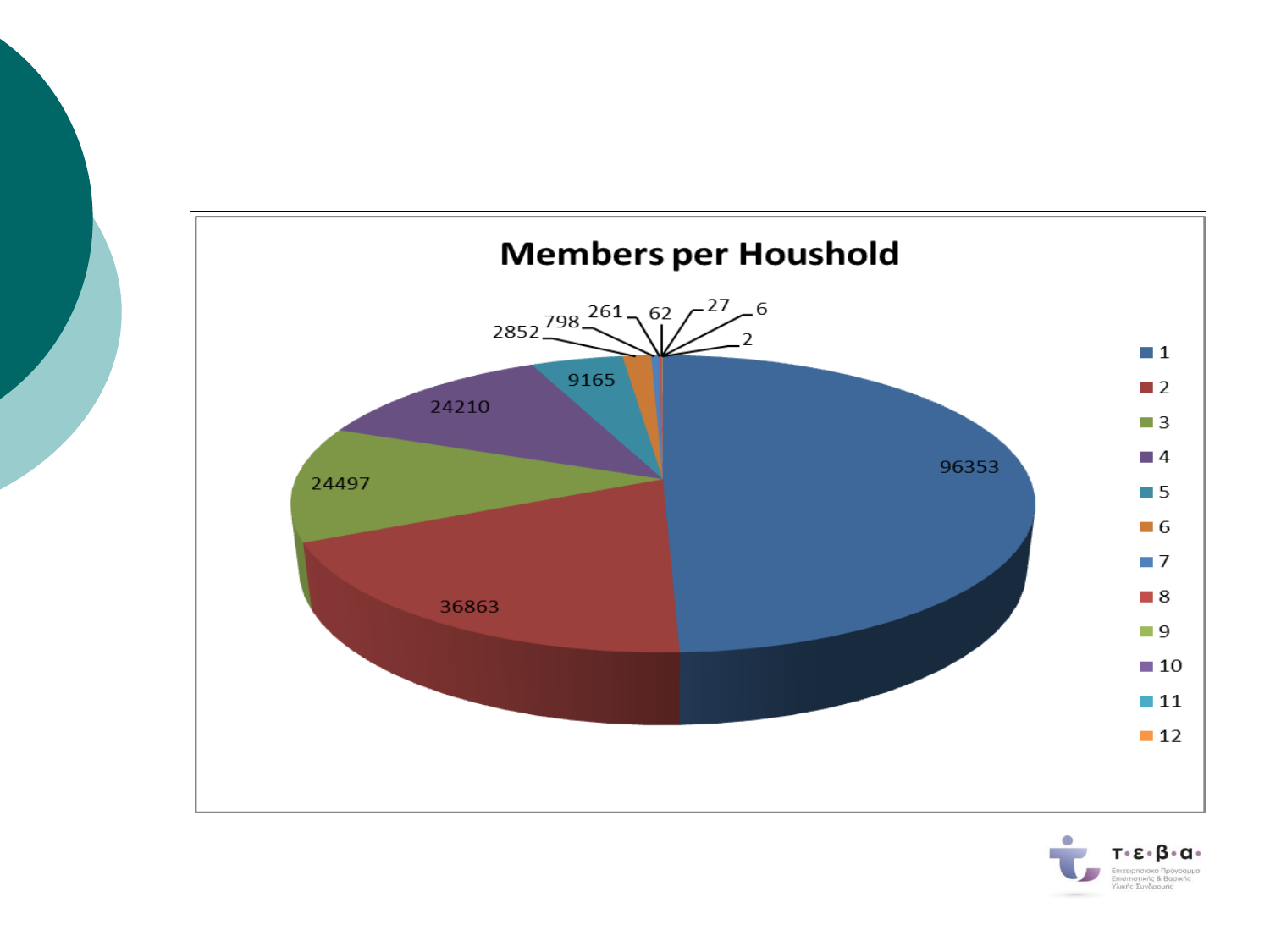

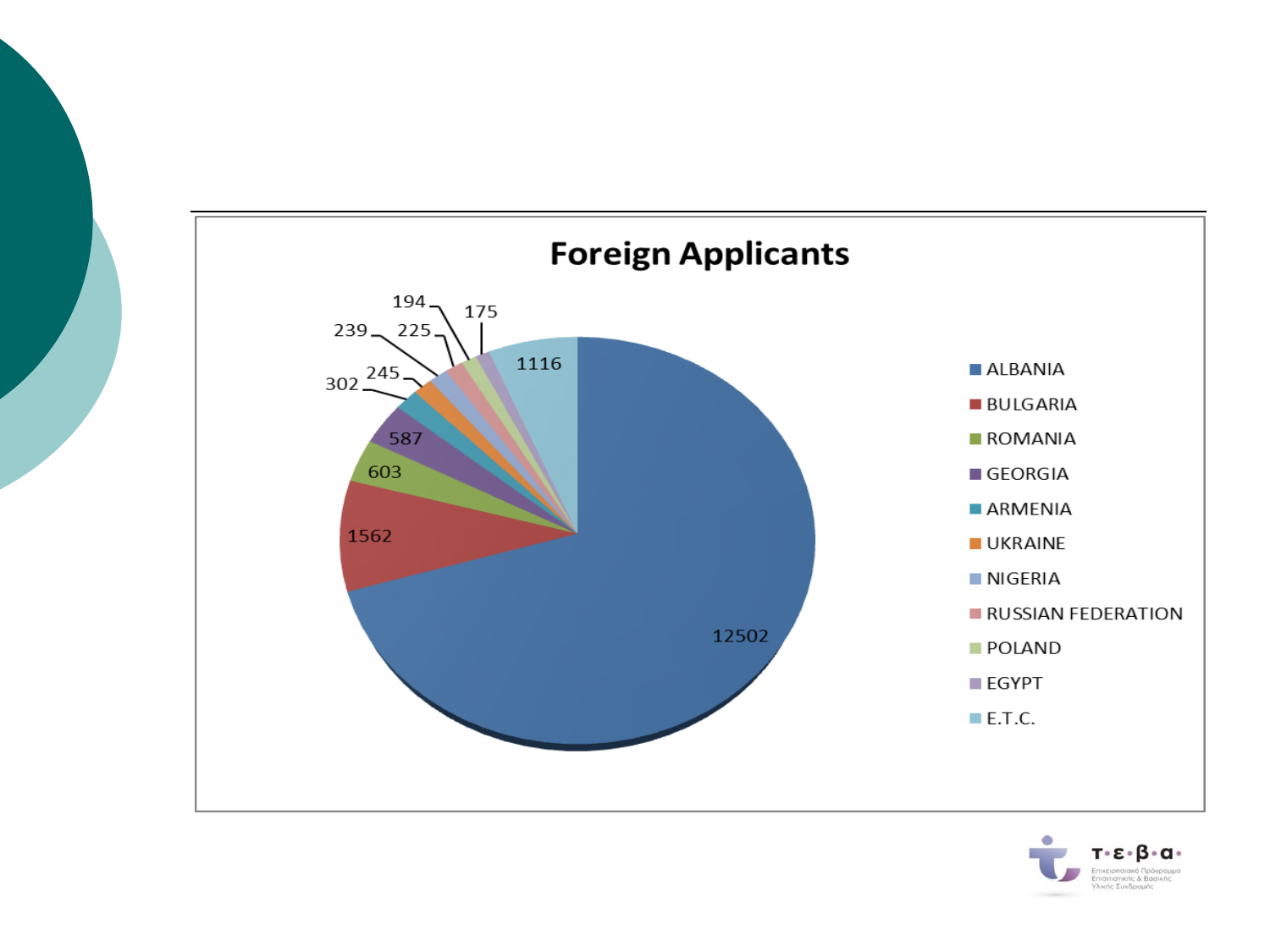